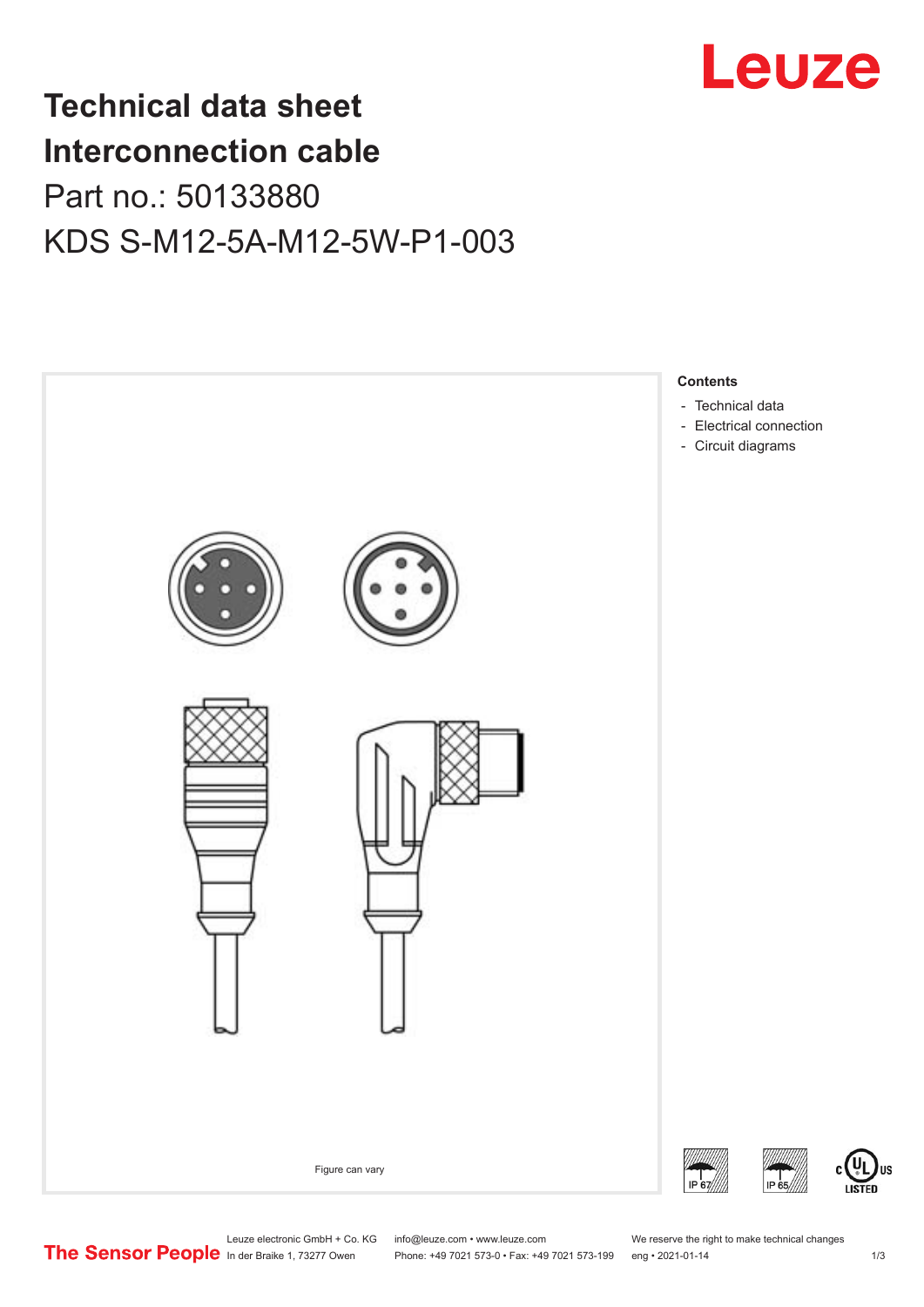## <span id="page-1-0"></span>**Technical data**

#### **Connection**

| <b>Connection 1</b>               |                                                                                                                                                                                                                                |
|-----------------------------------|--------------------------------------------------------------------------------------------------------------------------------------------------------------------------------------------------------------------------------|
| <b>Type of connection</b>         | Connector                                                                                                                                                                                                                      |
| <b>Thread size</b>                | M12                                                                                                                                                                                                                            |
| <b>Type</b>                       | Female                                                                                                                                                                                                                         |
| No. of pins                       | 5-pin                                                                                                                                                                                                                          |
| <b>Encoding</b>                   | A-coded                                                                                                                                                                                                                        |
| Version                           | Axial                                                                                                                                                                                                                          |
|                                   |                                                                                                                                                                                                                                |
| <b>Connection 2</b>               |                                                                                                                                                                                                                                |
| <b>Type of connection</b>         | Connector                                                                                                                                                                                                                      |
| <b>Thread size</b>                | M12                                                                                                                                                                                                                            |
| <b>Type</b>                       | Male                                                                                                                                                                                                                           |
| No. of pins                       | 5-pin                                                                                                                                                                                                                          |
| Encoding                          | A-coded                                                                                                                                                                                                                        |
| Version                           | Angled                                                                                                                                                                                                                         |
|                                   |                                                                                                                                                                                                                                |
| <b>Cable properties</b>           |                                                                                                                                                                                                                                |
| <b>Number of conductors</b>       | 5 Piece(s)                                                                                                                                                                                                                     |
| Wire cross section                | $0.34 \, \text{mm}^2$                                                                                                                                                                                                          |
| <b>AWG</b>                        | 22                                                                                                                                                                                                                             |
| Sheathing color                   | <b>Black</b>                                                                                                                                                                                                                   |
| <b>Shielded</b>                   | Yes                                                                                                                                                                                                                            |
| Silicone-free                     | Yes                                                                                                                                                                                                                            |
| Cable design                      | Interconnection cable                                                                                                                                                                                                          |
| Cable diameter (external)         | 5.6 mm                                                                                                                                                                                                                         |
| Cable length                      | 300 mm                                                                                                                                                                                                                         |
| <b>Sheathing material</b>         | <b>PUR</b>                                                                                                                                                                                                                     |
| <b>Wire insulation</b>            | <b>PUR</b>                                                                                                                                                                                                                     |
| Suitability for drag chains       | Yes                                                                                                                                                                                                                            |
| <b>Traverse rate</b>              | Max. 3.3 m/s with horiz. traverse path of<br>5m and and max. acceleration of 5m/s <sup>2</sup>                                                                                                                                 |
| Properties of the outer sheathing | Free of CFC, cadmium, silicone, halogen<br>and lead, matt, low-adhesion, abrasion-<br>resistant, easily machine-processable                                                                                                    |
| Resistance of the outer sheathing | Hydrolysis and microbe resistant, good<br>oil, gasoline and chemical resistance in<br>accordance with VDE 0472 part 803 test<br>B, flame retardant in accordance with UL<br>1581 VW1 / CSA FT1 / IEC 60332-1,<br>IEC 60332-2-2 |
| <b>Torsion suitability</b>        | $\pm 30^\circ$ / m (max. 2 mio. cycles with 35<br>cycles / min)                                                                                                                                                                |

#### **Mechanical data**

Leuze

## **Electrical connection**

#### **Connection 1**

| Type of connection | Connector       |
|--------------------|-----------------|
| <b>Thread size</b> | M <sub>12</sub> |
| <b>Type</b>        | Female          |
| No. of pins        | $5 - pin$       |
| Encoding           | A-coded         |
| Version            | Axial           |